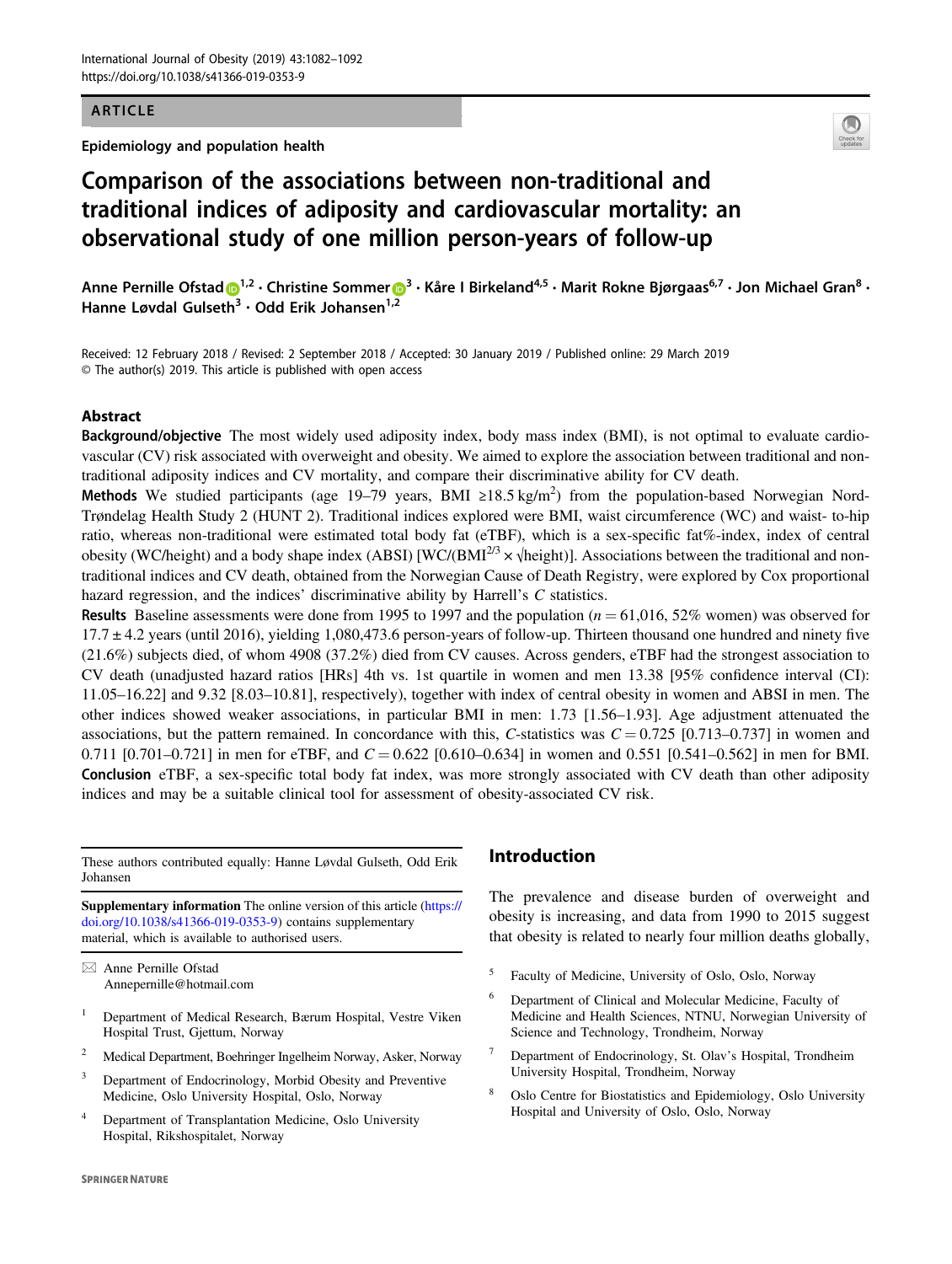of which cardiovascular (CV) deaths account for nearly 70% [\[1](#page-9-0)]. Therefore, the various scientific societies recommend to avoid unhealthy fat accumulation for optimal health in most people [[2](#page-9-0)].

Body mass index (BMI) is the most widely used standardised index to define normal weight, overweight and obesity in clinical practice [\[3](#page-9-0)]. BMI is easy to use, but it does not distinguish between lean body mass and fat mass and its distribution (visceral vs. subcutaneous), and it does not account for biological gender differences in fat function and distribution. Fat mass and its distribution, particularly abdominal fat, is strongly associated with adverse outcomes and data suggest that intra-abdominal (visceral) adipose tissue may be a primary driver of the cardiometabolic complications of obesity [\[4](#page-9-0)].

Most epidemiological studies that include measures of validated indices of body fat or body fat distribution show that these appear to predict CV complications more precisely than BMI [[5](#page-9-0)–[8\]](#page-9-0). Traditional indices of adiposity include waist circumference (WC) and waist-to-hip ratio (WHR), whereas non-traditional, and less studied, indices include WHR (often called index of central obesity, ICO) [\[7](#page-9-0), [9\]](#page-9-0), a body shape index (ABSI) reflecting abdominal visceral fat [[10\]](#page-9-0) and estimated total body fat (eTBF), which is based on the Young Man's Christian Association's (YMCA) gender-specific formulas [[11,](#page-9-0) [12\]](#page-9-0).

The aim of this study was to explore the associations of readily available non-traditional (eTBF, ABSI, ICO) and traditional (WC, WHR, BMI) anthropometric indices of fat and fat distribution with long-term CV mortality in the large population-based The Nord-Trøndelag Health Study 2 (HUNT 2) study, and to contrast their ability to predict CV mortality risk in order to identify the best adiposity index for routine clinical use.

# Materials and methods

# Study population

HUNT 2 was the second wave of the original HUNT study [\[13](#page-9-0)], a population-based multi-purpose health study in the ethnically homogenous county of Nord-Trøndelag, Norway. This population is considered representative of the total ethnic Norwegian population regarding demography, socio-economic factors, morbidity and mortality, including mortality from CV disease [\[14](#page-9-0)]. For HUNT 2, all residents 20 years or older were invited to a screening visit between August 1995 and July 1997. Subjects responded to a comprehensive health and lifestyle questionnaire and underwent a general health examination. Details of the protocol and study design have been described previously [\[14](#page-9-0)]. For the purpose of this study, we excluded individuals with BMI <18.5 kg/m<sup>2</sup> and those with age  $<$ 19 or  $>$ 79 years.

# Anthropometric measures, indices of adiposity and laboratory assessments

All exposures were assessed using standardised methodology. Body height and body weight were recorded with the participants wearing light clothes and no shoes. Height was measured to the nearest centimetre and weight to the nearest 0.5 kg. Based on these measures, BMI was calculated as weight (in kg) divided by the squared value of height (in m). WC and hip circumferences were measured with a steel band to the nearest centimetre with the participant standing and with the arms hanging relaxed. The WC was measured horizontally at the height of the umbilicus, and the hip circumference was measured likewise at the thickest part of the hip  $[14]$  $[14]$ .

ICO was calculated as WC/height [\[7](#page-9-0), [9](#page-9-0)], WHR as WC/ hip circumference, eTBF by the sex-specific YMCA formulas (men:  $100 \times (-98.42 + [4.15 \times WC \text{ (in.)}] - [0.082 \times$ weight (lbs)])/weight; females:  $100 \times (-76.76 + 14.15 \times$  $WC$  – [0.082  $\times$  weight])/weight) [\[11](#page-9-0), [12\]](#page-9-0) and ABSI as WC  $[m]/(BMI^{2/3} \times \text{height } [m])$  [\[10](#page-9-0)].

Systolic and diastolic blood pressure was measured three times and the mean of the two last measurements was used. All blood samples were drawn in the non-fasting state. Participants who either reported to have diabetes mellitus or who had a non-fasting blood glucose above 11.1mL/L at baseline (i.e. at inclusion in HUNT 2) were defined as having diabetes. CV comorbidities at baseline were selfreported by participants (previous myocardial infarction, episode of angina pectoris, or stroke), as were smoking habits ("no smoking", "former smoking" or "current daily smoking of cigarettes, cigars or pipe"). Education was categorised into having completed: primary school, 1–2 years of secondary school, high school, <4 years of college/ university or >4 years of college/university.

## Follow-up and outcome

All participants enrolled in HUNT 2 (1995–1997) included in the present study were followed for CV mortality. Using the participants' unique personal identity number, HUNT 2 data were linked to the Norwegian Cause of Death Registry, to which all deaths in Norway are reported. Death from CV disease was defined according to the International Classification of Disease codes ICD-9: 390–459 for deaths before 2005 and ICD-10: 100–199 for deaths as of 1 January 2005. Subjects were followed until death or until 31 December 2015, whichever occurred first.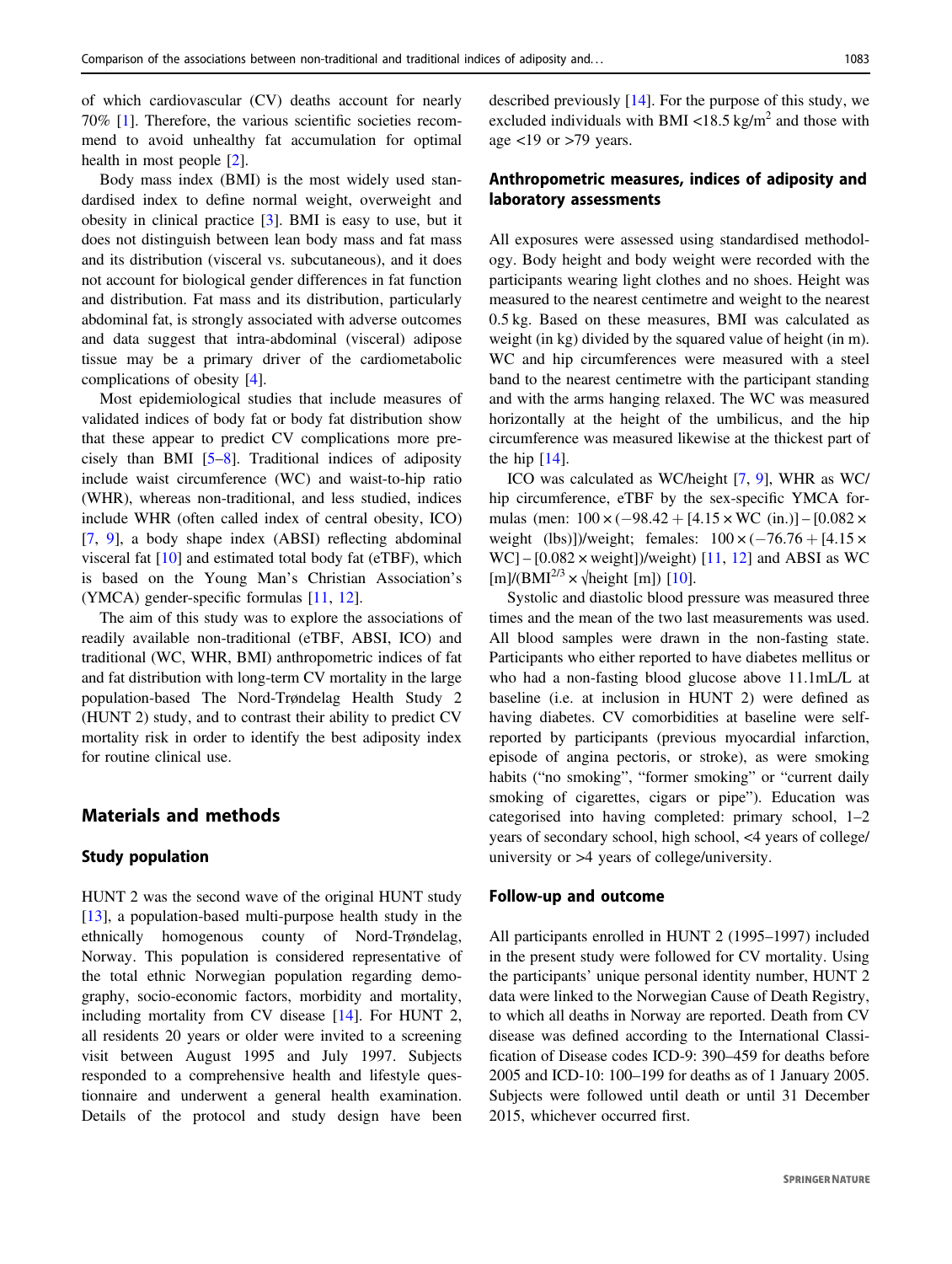#### Informed consent and ethics

All participants in HUNT 2 gave written informed consent and the study was approved by the Regional Committee for Medical and Health Research Ethics and by the Norwegian Data Inspectorate. The present study and protocol were approved by the Regional Committee for Medical and Health Research Ethics in 2016.

## Statistical analyses

All adiposity indices were categorised into sex-specific quartiles. We used Cox proportional hazard models to explore the associations between the different categories of the indices of adiposity and CV death, with the lowest quartile as the reference category. The proportional hazard assumption was assessed by a test based on Schoenfeld's residuals. We analysed data from men and women separately in crude models as well as in models adjusted for age. To address potential confounding factors, we conducted sensitivity analyses in which we excluded participants with known CV disease, diabetes or current smoking, respectively.

Harrell's C-statistics were calculated based on the Cox proportional hazard regression models to assess individual indices' discrimination [[15](#page-9-0)]. C- index is developed for survival analysis and describes the adiposity index' ability to distinguish between persons with longer eventfree survival and those with shorter event-free survival within a given time horizon [[16\]](#page-9-0). The C-index ranges from a minimum of 0.5 (no discriminatory accuracy) to a theoretical maximum of 1.0 (perfect discrimination). To explore the continuous relationship between the adiposity indices and CV death, we used fractional polynominal plots displaying the HR for CV death for each unit of the adiposity index, for men and women separately. Owing to very low number of participants in the highest ranges of the indices, the graphical displays exclude the 0.5% highest and lowest values for men and women for each adiposity index. We used sex-specific z-scores to compare HR for CV death across different adiposity indices.

We analysed relationships between CV mortality and BMI, WC, ICO, WHR, eTBF and ABSI by quartiles of adiposity indices, with the lowest quartile as the reference category. To reduce the influence of competing risk, we excluded those with age  $\geq 80$  years and BMI <18.5 kg/m<sup>2</sup>, and due to gender differences in fat mass distribution/ function, we also investigated this relationship for women and men separately. Further, since age and frailty may influence the relationship, we also analysed the associations in two age strata: younger: 19–59 years vs. older: 60–79 years. Absolute risk of CV death was expressed as sexspecific incidence rates per 1000 patient year per quartile of the adiposity indices.

Analyses were performed using SPSS version 24.0 (SPSS Inc., Chicago, IL, USA), STATA version 14 (StataCorp, College Station, TX, USA), and R (R Core Team (2017). R: A language and environment for statistical computing. R Foundation for Statistical Computing, Vienna, Austria. URL [https://www.R-project.org/\)](https://www.R-project.org/). In all analyses,  $p < 0.05$  was considered significant.

# Results and discussion

## Population characteristics

Of 92,434 eligible subjects in Nord-Trøndelag County, 66,140 men and women (71.2%) attended the screening. Excluding individuals with BMI <18.5 kg/m<sup>2</sup> and not within age-span 19–79 years rendered 61,016 individuals (31,936 women, 29,080 men) to be included in this study, and baseline characteristics are given in Table [1](#page-3-0). Male participants, as compared to female participants, had higher weight  $(83.5 \pm 12.2 \text{ vs. } 70.8 \pm 12.5 \text{ kg})$ , systolic and diastolic blood pressure  $(140 \pm 19 \text{ vs. } 135 \pm 23 \text{ and } 82 \pm 12 \text{ vs. } 135 \pm 23 \text{ and } 135 \pm 12 \text{ vs. } 135 \pm 23 \text{ and } 135 \pm 12 \text{ vs. } 135 \pm 23 \text{ and } 135 \pm 12 \text{ vs. } 135 \pm 23 \text{ and } 135 \pm 23 \text{ vs. } 135 \pm 23 \text{ vs. } 135 \pm 23 \text{ vs. } 135 \pm 23$  $79 \pm 12$  mmHg, respectively), s-triglycerides  $(1.9 \pm 1.1$  vs.  $1.5 \pm 0.9$  mmol/L) and eGFR  $(96.9 \pm 19.8$  vs.  $92.7 \pm 20.9$ mL/min/1.73<sup>2</sup>). A larger proportion of men had previous CV disease (8.9 vs. 5.0%). The mean BMI was similar in women and men, whereas the other adiposity indices differed between genders, with the most notable difference observed for the mean WC, which was higher in men  $(91.9 \pm 9.3 \text{ vs. } 81.5 \pm 11.4 \text{ cm})$ , and the mean eTBF which was higher in women  $(19.5 \pm 5.5 \text{ vs. } 27.3 \pm 7.4\%)$ . In both sexes, there were significant correlations between all adiposity indices (Supplementary Table 1).

# Relationships between adiposity indices and CV mortality

The cohort was observed for CV mortality from 1 August 1995 until 31 December 2015, mean observational time  $17.7 \pm 4.2$  (mean  $\pm$  SD) years, corresponding to 1080, 473.6 person-years. In this period, 13,195 (21.6%) participants died (6136 women, 7059 men), and of these, 4908 (37.2%) died from CV causes (2214 women, 2694 men). Annualised CV mortality rates were 3.9/1000 person-years for women and 5.3/1000 person-years for men, with higher absolute risk of CV death with increasing levels of all adiposity indices (Table [2](#page-4-0)a and [2b](#page-5-0)).

All indices of adiposity, that is, general fat mass, abdominal fat mass and fat distribution were associated with CV mortality as illustrated in Fig. [1](#page-6-0)a–f, displaying HR for CV death by increasing levels of the individual adiposity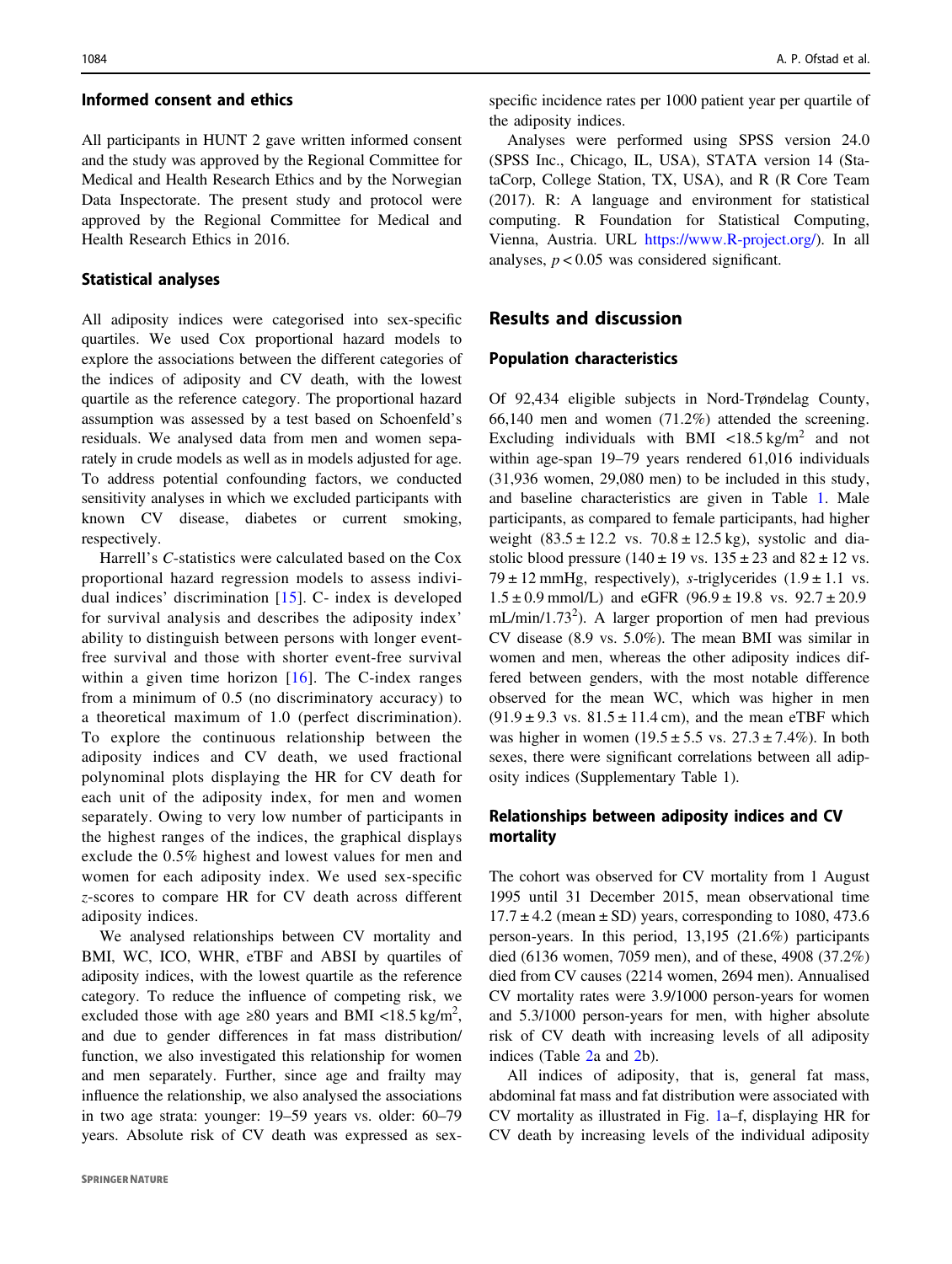<span id="page-3-0"></span>

|                                                  | Women $(n=31,936)$ |                            | Men $(n=29,080)$ |                            |  |  |
|--------------------------------------------------|--------------------|----------------------------|------------------|----------------------------|--|--|
|                                                  |                    | $N$ with<br>available data |                  | $N$ with<br>available data |  |  |
| Age (years)                                      | $48.8 \pm 16.1$    | 31,936                     | $48.7 \pm 15.8$  | 29,080                     |  |  |
| DM, $n$ $(\%)$                                   | 898 (2.8%)         | 31,936                     | 951 (3.3%)       | 28,975                     |  |  |
| CV disease, $n (\%)^b$                           | 1579 (5.0%)        | 31,849                     | 2592 (8.9%)      | 29,057                     |  |  |
| Weight (kg)                                      | $70.8 \pm 12.5$    | 31,936                     | $83.5 \pm 12.2$  | 29,080                     |  |  |
| Systolic BP (mmHg)                               | $135 \pm 23$       | 31,861                     | $140 \pm 19$     | 28,963                     |  |  |
| Diastolic BP (mmHg)                              | $79 \pm 12$        | 31,851                     | $82 \pm 12$      | 28,955                     |  |  |
| Cholesterol $(mmol/L)^a$                         | $5.9 \pm 1.3$      | 31,713                     | $5.8 \pm 1.1$    | 28,976                     |  |  |
| Glucose $(mmol/L)^a$                             | $5.3 \pm 0.9$      | 31,560                     | $5.4 \pm 1.0$    | 28,604                     |  |  |
| Triglycerides (mmol/L) <sup>a</sup>              | $1.5 \pm 0.9$      | 31,838                     | $1.9 \pm 1.1$    | 28,905                     |  |  |
| eGFR (mL/min/1.73 m <sup>2</sup> ) (MDRD)        | $92.7 \pm 20.9$    | 31,845                     | $96.9 \pm 19.8$  | 28,998                     |  |  |
| Smoking status                                   |                    | 31,225                     |                  | 28,626                     |  |  |
| Never smokers                                    | 14,673(47.0%)      |                            | 10,840 (37.9%)   |                            |  |  |
| Former smokers                                   | 7004 (22.4%)       |                            | 9456 (33.0%)     |                            |  |  |
| Current daily smokers                            | 9548(30.6%)        |                            | 8330 (29.1%)     |                            |  |  |
| Unknown/missing                                  | 711 (2.2%)         |                            | 454 (1.6%)       |                            |  |  |
| Education                                        |                    | 30,312                     |                  | 27,884                     |  |  |
| Primary school                                   | 11,857(39.1%)      |                            | 8646 (31.0%)     |                            |  |  |
| 1-2 years of high school                         | 8950 (29.5%)       |                            | 11,307 (40.6%)   |                            |  |  |
| Junior college                                   | 3284 (10.8%)       |                            | 2283 (8.2%)      |                            |  |  |
| College/university (<4 years)                    | 4014 (13.2%)       |                            | 3287 (11.8%)     |                            |  |  |
| College/university (4 years or more) 2207 (7.3%) |                    |                            | 2361 (8.5)       |                            |  |  |
| Adiposity indices                                |                    |                            |                  |                            |  |  |
| Waist circumference (cm)                         | $81.5 \pm 11.4$    | 31,936                     | $91.9 \pm 9.3$   | 29,080                     |  |  |
| Waist-to-hip ratio                               | $0.80 \pm 0.06$    | 31,934                     | $0.90 \pm 0.06$  | 29,079                     |  |  |
| BMI $(kg/m2)$                                    | $26.3 \pm 4.5$     | 31,936                     | $26.5 \pm 3.5$   | 29,080                     |  |  |
| ICO                                              | $0.50 \pm 0.07$    | 31,936                     | $0.52 \pm 0.05$  | 29,080                     |  |  |
| eTBF $(\%)$                                      | $27.3 \pm 7.4$     | 31,936                     | $19.5 \pm 5.5$   | 29,080                     |  |  |
| <b>ABSI</b>                                      | $0.72 \pm 0.05$    | 31,936                     | $0.78 \pm 0.04$  | 29,080                     |  |  |

SD standard deviation, DM diabetes mellitus, eGFR estimated glomerular filtration rate, MDRD modified diet in renal disease, BMI body mass index, ICO index of central obesity, eTBF estimated total body fat, ABSI a body shape index

Data are given as mean plus/minus SD or proportions

a Non-fasting

<sup>b</sup>Self-reported previous myocardial infarction, episode of angina pectoris or stroke at baseline

index. The figures demonstrate a lower risk of CV death in the lowest ranges of the fat indices, and that the apparently most favourable levels of fat mass indices varied across sexes for most of the indices. For some indices, in particular eTBF in women, the risk of CV death seemed to level off at values corresponding to severe obesity. Of note is also the gender effect on CV mortality risk, in particular for eTBF, but also for WC and WHR. The CV mortality risk increases at lower levels of eTBF in men as compared to women, whereas for WC and WHR, the risk increases at slightly lower levels in women as compared to men.

The HR for CV death increased by quartiles of adiposity indices (Table [2a](#page-4-0) and [2](#page-5-0)b) in men as well as in women. In both genders, the non-traditional index eTBF showed the strongest association (e.g. 4th vs. 1st quartile HR in women 13.38 (95% CI: 11.05–16.22) and in men HR 9.32 (8.03– 10.81). Of note is also the weaker association between the HR for CV death and traditional indices, in particular BMI in men. In an age-adjusted model (Table [2](#page-4-0)a and [2](#page-5-0)b), the magnitude of association was less for all indices, yet eTBF remained a strong index in men, whereas in women, WHR and eTBF appeared to be of equal strength. Sensitivity analyses excluding participants with high risk for CV death at baseline (known CV disease, diabetes and current smokers) did not alter the associations between the adiposity indices and CV death (data not shown).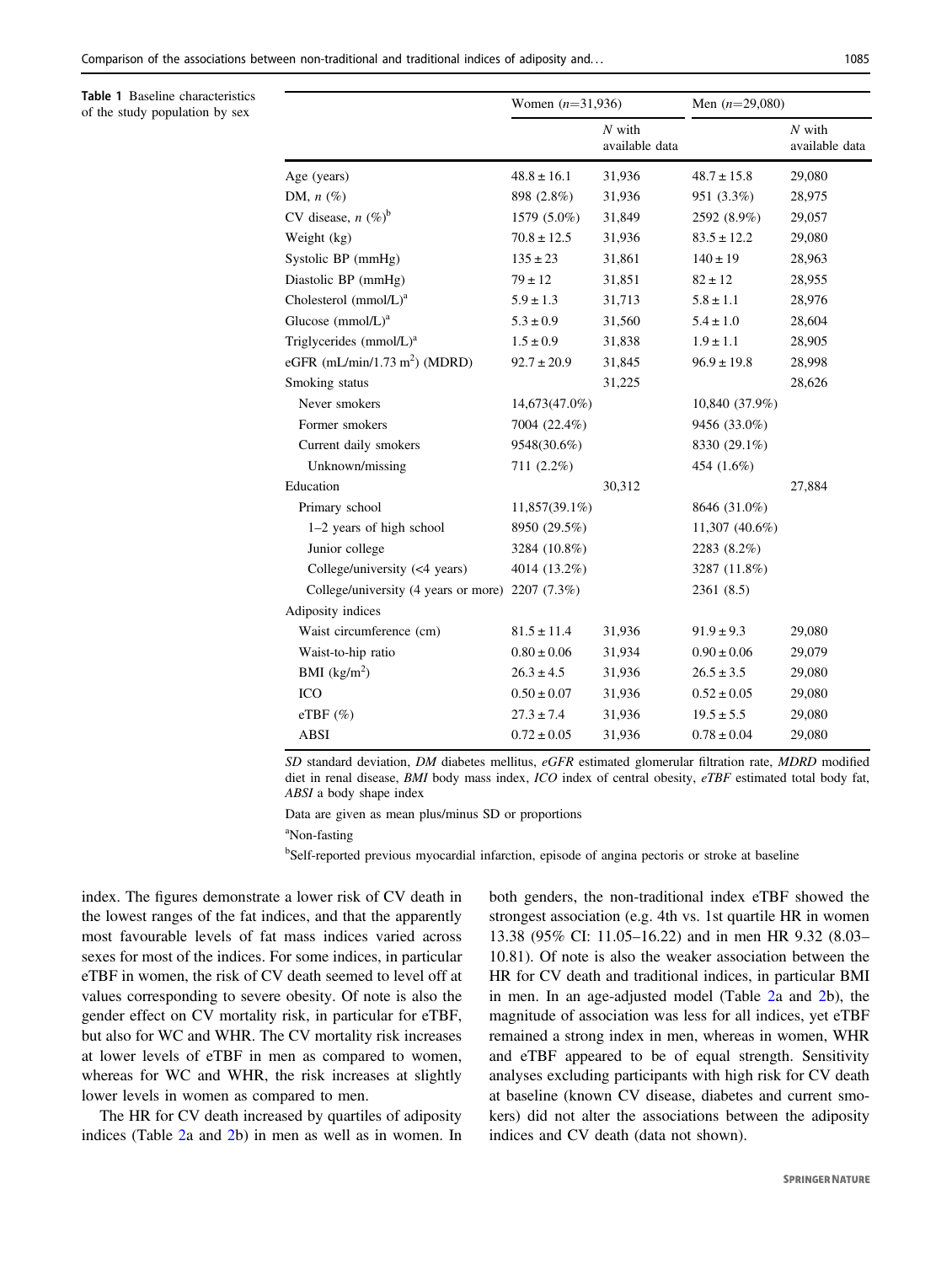<span id="page-4-0"></span>Table 2a Unadjusted and ageadjusted associations between quartiles of traditional and nontraditional adiposity indices and CV death for women

|                       | Women                      |                       |                                           |                           |                             |  |
|-----------------------|----------------------------|-----------------------|-------------------------------------------|---------------------------|-----------------------------|--|
|                       | $N$ with<br>available data | $N$ of $CV$<br>deaths | Incidence rates per<br>1000 patient years | Unadjusted HR<br>(95% CI) | Age-adjusted<br>HR (95% CI) |  |
| Waist (cm)            | 31,936                     | 2214                  |                                           |                           |                             |  |
| $≤73.0$               | 7464                       | 192                   | 1.36                                      | $\mathbf{1}$              | $\mathbf{1}$                |  |
| $73.1 - 80.0$         | 8085                       | 355                   | 2.39                                      | $1.77(1.49 - 2.11)$       | $0.91(0.76 - 1.08)$         |  |
| $80.1 - 88.0$         | 8549                       | 681                   | 4.47                                      | $3.35(2.85-3.93)$         | $0.97(0.82 - 1.14)$         |  |
| >88.1                 | 7838                       | 986                   | 7.41                                      | $5.64(4.83 - 6.59)$       | $1.24(1.06-1.45)$           |  |
| Waist-to-hip<br>ratio | 31,934                     | 2214                  |                                           |                           |                             |  |
| $≤0.75$               | 8022                       | 214                   | 1.43                                      | $\mathbf{1}$              | $\mathbf{1}$                |  |
| $0.76 - 0.79$         | 7960                       | 410                   | 2.78                                      | $1.97(1.67 - 2.32)$       | $1.12(0.95-1.32)$           |  |
| $0.80 - 0.83$         | 7948                       | 588                   | 4.12                                      | $2.92(2.50-3.42)$         | $1.11(0.94 - 1.30)$         |  |
| $\geq 0.84$           | 8004                       | 1002                  | 7.46                                      | $5.37(4.63 - 6.23)$       | $1.49(1.28 - 1.73)$         |  |
| BMI $(m/kg2)$         | 31936                      | 2214                  |                                           |                           |                             |  |
| $\leq$ 23.0           | 8078                       | 302                   | 2.02                                      | 1                         | $\mathbf{1}$                |  |
| $23.1 - 25.5$         | 7951                       | 398                   | 2.74                                      | $1.36(1.17-1.58)$         | $0.87(0.75-1.01)$           |  |
| $25.6 - 28.7$         | 7950                       | 614                   | 4.30                                      | $2.15(1.87-2.46)$         | $0.87(0.76 - 1.00)$         |  |
| >28.8                 | 7957                       | 900                   | 6.54                                      | $3.30(2.90 - 3.76)$       | $1.06(0.93 - 1.20)$         |  |
| <b>ICO</b>            | 31,936                     | 2214                  |                                           |                           |                             |  |
| $≤0.44$               | 7996                       | 140                   | 0.92                                      | 1                         | $\mathbf{1}$                |  |
| $0.45 - 0.49$         | 7962                       | 312                   | 2.11                                      | $2.34(1.91 - 2.85)$       | $0.97(0.79-1.19)$           |  |
| $0.50 - 0.54$         | 7983                       | 630                   | 4.44                                      | $4.95(4.12 - 5.95)$       | $1.02(0.85-1.23)$           |  |
| $\ge 0.55$            | 7995                       | 1132                  | 8.49                                      | $9.68(8.12 - 11.55)$      | $1.28(1.07-1.53)$           |  |
| eTBF (%)              | 31,936                     | 2214                  |                                           |                           |                             |  |
| $\leq$ 21.8           | 7984                       | 116                   | 0.76                                      | 1                         | $\mathbf{1}$                |  |
| $21.9 - 27.0$         | 7995                       | 310                   | 2.09                                      | $2.84(2.30-3.53)$         | $1.15(0.93 - 1.43)$         |  |
| $27.1 - 32.2$         | 7978                       | 559                   | 3.89                                      | 5.31 (4.34-6.49)          | $1.13(0.93 - 1.39)$         |  |
| $\geq 32.3$           | 7979                       | 1229                  | 9.46                                      | 13.38 (11.05-16.22)       | $1.54(1.26 - 1.87)$         |  |
| <b>ABSI</b>           | 31,936                     | 2214                  |                                           |                           |                             |  |
| ≤0.69                 | 7984                       | 207                   | 1.36                                      | 1                         | $\mathbf{1}$                |  |
| $0.70 - 0.72$         | 7984                       | 324                   | 2.20                                      | $1.62(1.36-1.93)$         | $0.92(0.77-1.09)$           |  |
| $0.73 - 0.75$         | 7985                       | 559                   | 3.92                                      | $2.95(2.52 - 3.46)$       | $1.05(0.89-1.23)$           |  |
| $\ge 0.76$            | 7983                       | 1124                  | 8.55                                      | $6.60(5.69 - 7.66)$       | $1.14(1.14-1.15)$           |  |

CV cardiovascular, HR hazard ratio, CI confidence interval, WHR waist-to-hip ratio, BMI body mass index, ICO index of central obesity, eTBF estimated total body fat, ABSI a body shape index

Across gender and age strata (Table [3a](#page-7-0) and [3](#page-8-0)b), all adiposity indices were related to CV death, but the HRs were somewhat higher in the younger age group, also after age adjustment. Regardless of age stratum, BMI showed the weakest association with CV death, whereas eTBF and ABSI appeared to show the strongest association. After age adjustment however, in the elderly, all indices except BMI seemed to be associated with CV death by similar magnitude.

The discriminative ability of the different indices as expressed by C-statistics is shown in Table [4.](#page-8-0) In both women and men, the discriminative ability of eTBF was robust (>0.7) and appeared to best capture the risk for CV death together with ICO in women and ABSI in men. When analysing sex-specific z-scores by individual adiposity indices, both eTBF and ABSI were strongly associated with CV death (Fig. [2](#page-8-0)).

In this large, population-based study with observation of individuals for more 17 years comprising more than one million person-years, we found that the non-traditional adiposity index eTBF was the strongest discriminator of CV death in both men and women. This index discriminated better than the traditional indices (BMI, WC and WHR), and on par with ICO in women and ABSI in men. To our knowledge, this is the first study to assess the discriminative property of the sex-specific adiposity index eTBF, a new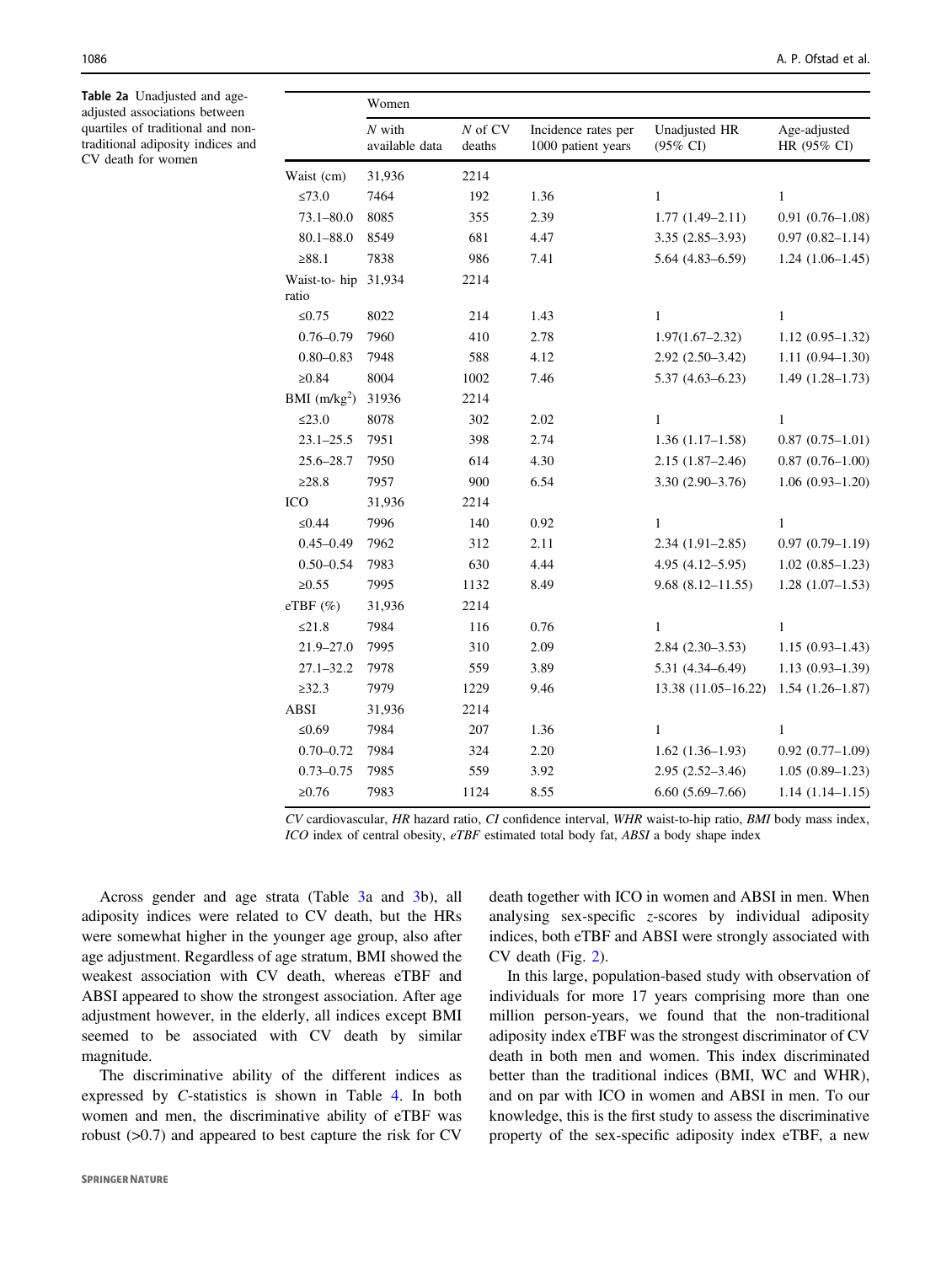<span id="page-5-0"></span>Table 2b Unadjusted and ageadjusted associations between quartiles of traditional and nontraditional adiposity indices and CV death for men

|                       | Men                   |                       |                                           |                           |                                        |  |
|-----------------------|-----------------------|-----------------------|-------------------------------------------|---------------------------|----------------------------------------|--|
|                       | $N$ with<br>available | $N$ of $CV$<br>deaths | Incidence rates per<br>1000 patient years | Unadjusted HR<br>(95% CI) | Age-adjusted HR<br>$(95\% \text{ CI})$ |  |
| Waist (cm)            | 29,080                | 2694                  |                                           |                           |                                        |  |
| $≤86.0$               | 7206                  | 351                   | 2.67                                      | $\mathbf{1}$              | 1                                      |  |
| 86.1-91.0             | 6891                  | 497                   | 4.04                                      | $1.52(1.32 - 1.74)$       | $1.06(0.92 - 1.21)$                    |  |
| 91.1-97.0             | 7907                  | 752                   | 5.49                                      | $2.07(1.82 - 2.35)$       | $1.09(0.96-1.24)$                      |  |
| >97.1                 | 7076                  | 1094                  | 9.58                                      | $3.63(3.22 - 4.10)$       | $1.40(1.24 - 1.58)$                    |  |
| Waist-to-hip<br>ratio | 29,079                | 2694                  |                                           |                           |                                        |  |
| $≤0.86$               | 7324                  | 286                   | 2.14                                      | $\mathbf{1}$              | $\mathbf{1}$                           |  |
| $0.87 - 0.89$         | 7214                  | 448                   | 3.39                                      | $1.67(1.44 - 1.94)$       | $1.04(0.89-1.20)$                      |  |
| $0.90 - 0.93$         | 7237                  | 728                   | 5.81                                      | $2.82(2.46-3.24)$         | $1.20(1.05-1.38)$                      |  |
| $\ge 0.94$            | 7304                  | 1232                  | 10.85                                     | $5.30(4.65 - 6.03)$       | $1.47(1.29-1.68)$                      |  |
| BMI $(m/kg2)$         | 29,080                | 2694                  |                                           |                           |                                        |  |
| $\leq$ 24.1           | 7273                  | 522                   | 4.09                                      | $\mathbf{1}$              | 1                                      |  |
| $24.2 - 26.1$         | 7298                  | 650                   | 5.07                                      | $1.24(1.11-1.39)$         | $0.99(0.88 - 1.11)$                    |  |
| $26.2 - 28.4$         | 7274                  | 656                   | 5.15                                      | $1.26(1.12 - 1.41)$       | $0.93(0.83 - 1.05)$                    |  |
| >28.5                 | 7235                  | 866                   | 7.07                                      | $1.73(1.56-1.93)$         | $1.20(1.07-1.33)$                      |  |
| <b>ICO</b>            | 29,080                | 2694                  |                                           |                           |                                        |  |
| $≤0.48$               | 7291                  | 216                   | 1.60                                      | $\mathbf{1}$              | $\mathbf{1}$                           |  |
| $0.49 - 0.51$         | 7241                  | 466                   | 3.56                                      | $2.26(1.92 - 2.65)$       | $1.20(1.02 - 1.42)$                    |  |
| $0.52 - 0.55$         | 7261                  | 715                   | 5.70                                      | $3.62(3.11 - 4.22)$       | $1.20(1.03-1.39)$                      |  |
| $\geq 0.65$           | 7287                  | 1297                  | 11.45                                     | $7.31(6.33 - 8.45)$       | $1.54(1.33-1.79)$                      |  |
| eTBF $(\%)$           | 29,080                | 2694                  |                                           |                           |                                        |  |
| $\leq16.0$            | 7281                  | 200                   | 1.47                                      | $\mathbf{1}$              | $\mathbf{1}$                           |  |
| $16.1 - 19.4$         | 7257                  | 392                   | 2.97                                      | $2.04(1.72 - 2.41)$       | $1.20(1.02 - 1.42)$                    |  |
| $19.5 - 23.0$         | 7272                  | 655                   | 5.17                                      | $3.58(3.06-4.20)$         | $1.20(1.03-1.39)$                      |  |
| >23.1                 | 7270                  | 1447                  | 13.26                                     | $9.32(8.03 - 10.81)$      | $1.54(1.33-1.79)$                      |  |
| <b>ABSI</b>           | 29,080                | 2 6 9 4               |                                           |                           |                                        |  |
| $≤0.75$               | 7269                  | 235                   | 1.71                                      | $\mathbf{1}$              | 1                                      |  |
| $0.76 - 0.78$         | 7271                  | 403                   | 3.04                                      | $1.77(1.50-2.08)$         | $0.96(0.82 - 1.13)$                    |  |
| $0.79 - 0.80$         | 7270                  | 671                   | 5.33                                      | $3.14(2.71 - 3.65)$       | $1.10(0.94 - 1.28)$                    |  |
| $\ge 0.81$            | 7270                  | 1385                  | 12.71                                     | $7.61(6.62 - 8.74)$       | $1.38(1.19-1.59)$                      |  |

CV cardiovascular, HR hazard ratio, CI confidence interval, WHR waist-to-hip ratio, BMI body mass index, ICO index of central obesity, eTBF estimated total body fat, ABSI a body shape index

and easy-to-calculate index that may be useful for clinicians for CV risk estimation.

The relationship between risk for CV mortality and overweight is complex. However, studies that have evaluated the association between obesity and life expectancy have shown that extreme obesity may shorten life expectancy up to 14 years [\[17](#page-9-0)] and that the obesity-associated mortality has increased over the past decades [[18](#page-9-0)–[20\]](#page-9-0). BMI is the most commonly used tool for clinicians to classify obesity. However, acknowledging the already mentioned limitations of BMI, it is debated whether BMI is an appropriate measure to identify obesity related CV risk [[21,](#page-9-0) [22](#page-9-0)]. A more accurately defined risk score may help the health care provider to emphasise the importance of reduction of weight and body fat [[23\]](#page-10-0), and better indices of adiposity than BMI are thus needed. Assessment of fat mass by the gold-standard approach requires imaging techniques, which are impossible to implement in clinical practice due to high cost, radiation exposure, and long scan time. Surrogate indices of total adiposity like eTBF, which is highly correlated with total body fat content as measured by dual x-ray absorptiometry (DXA) [[23,](#page-10-0) [24](#page-10-0)], is therefore an applicable tool for estimation of CV mortality risk associated with adiposity.

Previous analyses of non-traditional adiposity indices, including a former analysis of the present cohort with fewer years of follow-up [\[5](#page-9-0)], did not evaluate ABSI or eTBF, but in general, these studies support the notion that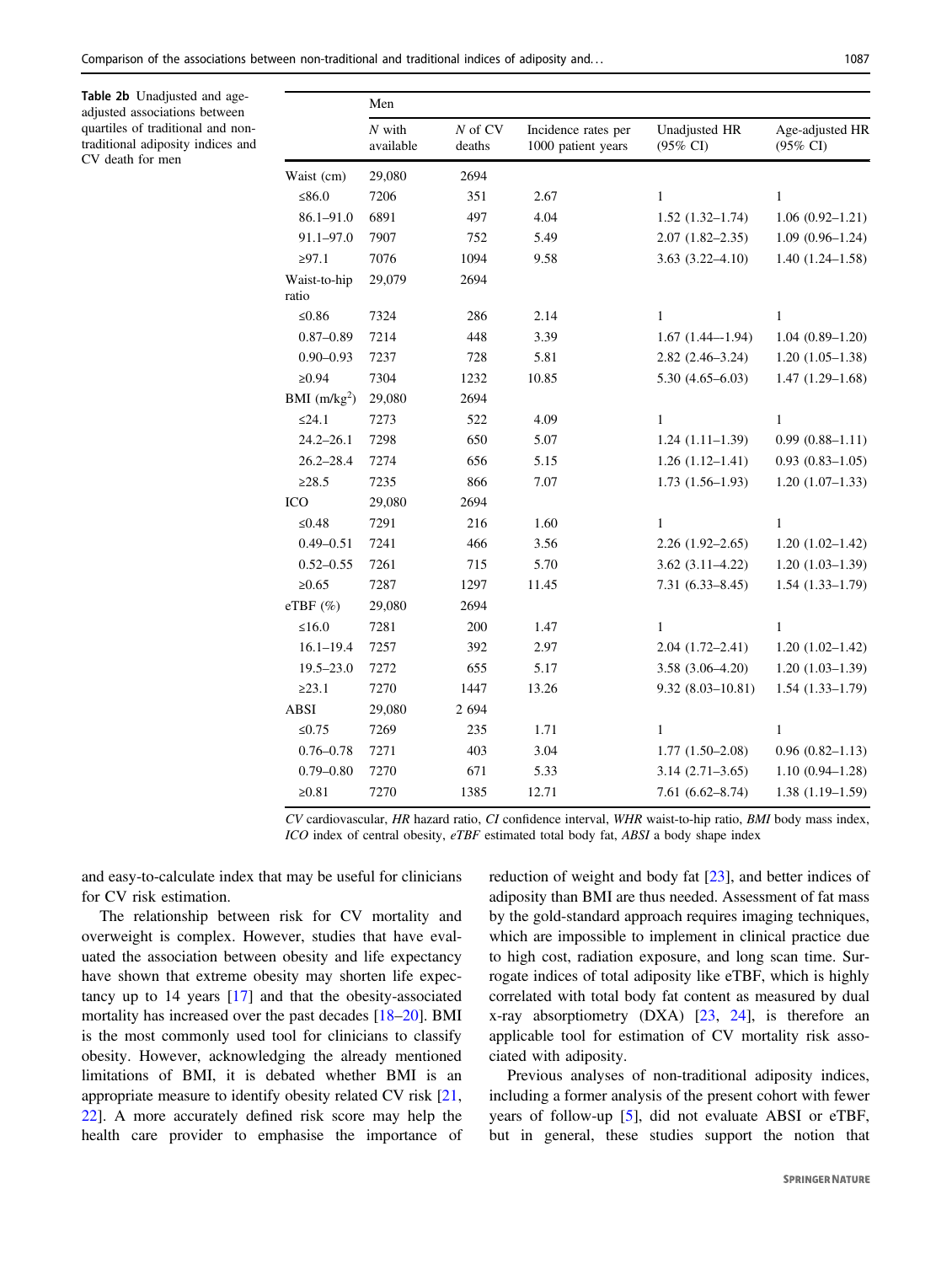<span id="page-6-0"></span>Fig. 1 a–f The risk of cardiovascular death (hazard ratio with 95% confidence intervals) according to each unit of the adiposity indices, for men and women separately. a Waist circumference, b body mass index (BMI), c waist-to-hip ratio (WHR), d index of central obesity (ICO), e estimated total body fat (eTBF), and f a body shape index (ABSI) (blue: men; red: women)



non-traditional indices of obesity are more strongly associated with CV mortality than BMI [[8,](#page-9-0) [25,](#page-10-0) [26](#page-10-0)].

We found that measures of visceral fat such as WC and WHR, traditionally regarded to be better predictors of mortality than BMI, were weaker discriminators for CV mortality risk than eTBF. One reason could be that eTBF, unlike the others, is gender specific, and thus incorporates the gender disparity in adipose function  $[27-30]$  $[27-30]$  $[27-30]$  $[27-30]$  $[27-30]$  and distribution [\[31](#page-10-0)], that is, women tend to have higher levels of subcutaneous fat for a given BMI or WC [[32\]](#page-10-0). This could also explain the higher mortality risk at lower eTBF levels in men seen in Fig. 1. Further, as the eTBF formula encompasses both WC and weight, it may reflect other important fat depots, for example, epicardial or intramuscular, which are missed when WC, the hip circumference or height alone or in combination are assessed. In accordance with this, a previous study from Iceland demonstrated that the amount of intermuscular fat in the thigh was associated with increased mortality in subjects aged 66–96 years [\[33](#page-10-0)]. The finding is in accordance with the present report showing that eTBF was a better discriminator for CV death than ICO in men and likely women (Table [4\)](#page-8-0). However, ICO is a better predictor than BMI  $[5, 7, 8, 25, 26, 34]$  $[5, 7, 8, 25, 26, 34]$  $[5, 7, 8, 25, 26, 34]$  $[5, 7, 8, 25, 26, 34]$  $[5, 7, 8, 25, 26, 34]$  $[5, 7, 8, 25, 26, 34]$  $[5, 7, 8, 25, 26, 34]$  $[5, 7, 8, 25, 26, 34]$  $[5, 7, 8, 25, 26, 34]$  $[5, 7, 8, 25, 26, 34]$  $[5, 7, 8, 25, 26, 34]$  $[5, 7, 8, 25, 26, 34]$  and ICO correlates well with the amount of visceral fat tissue by MRI [\[24](#page-10-0)]. Another potential explanation for our finding is the possibility that eTBF reflects different cardiometabolic risk than that expressed by the amount of visceral or total body fat, for example, risk related to the relative amount of the two fat compartments or gender. More extensive validation of eTBF in another population is necessary to verify our findings, and to investigate whether reduction of eTBF would translate into a lower CV risk.

The other two non-traditional adiposity indices, ABSI and ICO, were both more strongly associated with CV death than the established measures (BMI, WC and WHR). ABSI was derived from a US general population sample and incorporates WC and BMI, and thus requires the measurement of height, unlike eTBF [\[10](#page-9-0)]. High ABSI indicates that WC is higher than expected for a given height and weight and suggests abdominal obesity. We found that ABSI seemed to discriminate better than ICO in men, whereas in women, ICO was better than ABSI, although the confidence intervals were overlapping for both sexes (Table [4\)](#page-8-0). These findings are in line with other studies of ABSI in both elderly [[6\]](#page-9-0) and middle-aged populations [\[35](#page-10-0)]. A gender disparity of ABSI is also in accordance with previous findings [[36\]](#page-10-0). In men, ABSI was positively correlated to the fat mass index, and negatively correlated to DXA-measured fat-free mass index, whereas in women, ABSI was positively correlated to both fat mass index and fat-free mass index [\[36](#page-10-0)]. This discrepancy may reflect the difference in body composition between genders, with a tendency of accumulation of fat centrally in men, and in the gluteal– femoral region in women [[37\]](#page-10-0), and may explain why ABSI may not be able to identify or discriminate the hazardous abdominal visceral fat from other tissue as well in women as in men.

Age modified the association of all adiposity indices' to CV mortality risk as indicated in Table [2a](#page-4-0) and [2](#page-5-0)b and in the age-strata analysis (Table [3](#page-7-0)a and [3b](#page-8-0)), underscoring that age is a risk modifier, in line with other studies [[6,](#page-9-0) [35,](#page-10-0) [38\]](#page-10-0). Nevertheless, also in the elderly, we find a "dose response" between increasing quartiles of all adiposity indices and risk of CV death, except for BMI. This may be explained by BMI's lacking ability to capture body composition and body fat distribution: as age advances, lean body mass decreases and fat mass increases with a preferential distribution in the abdominal region [[39\]](#page-10-0).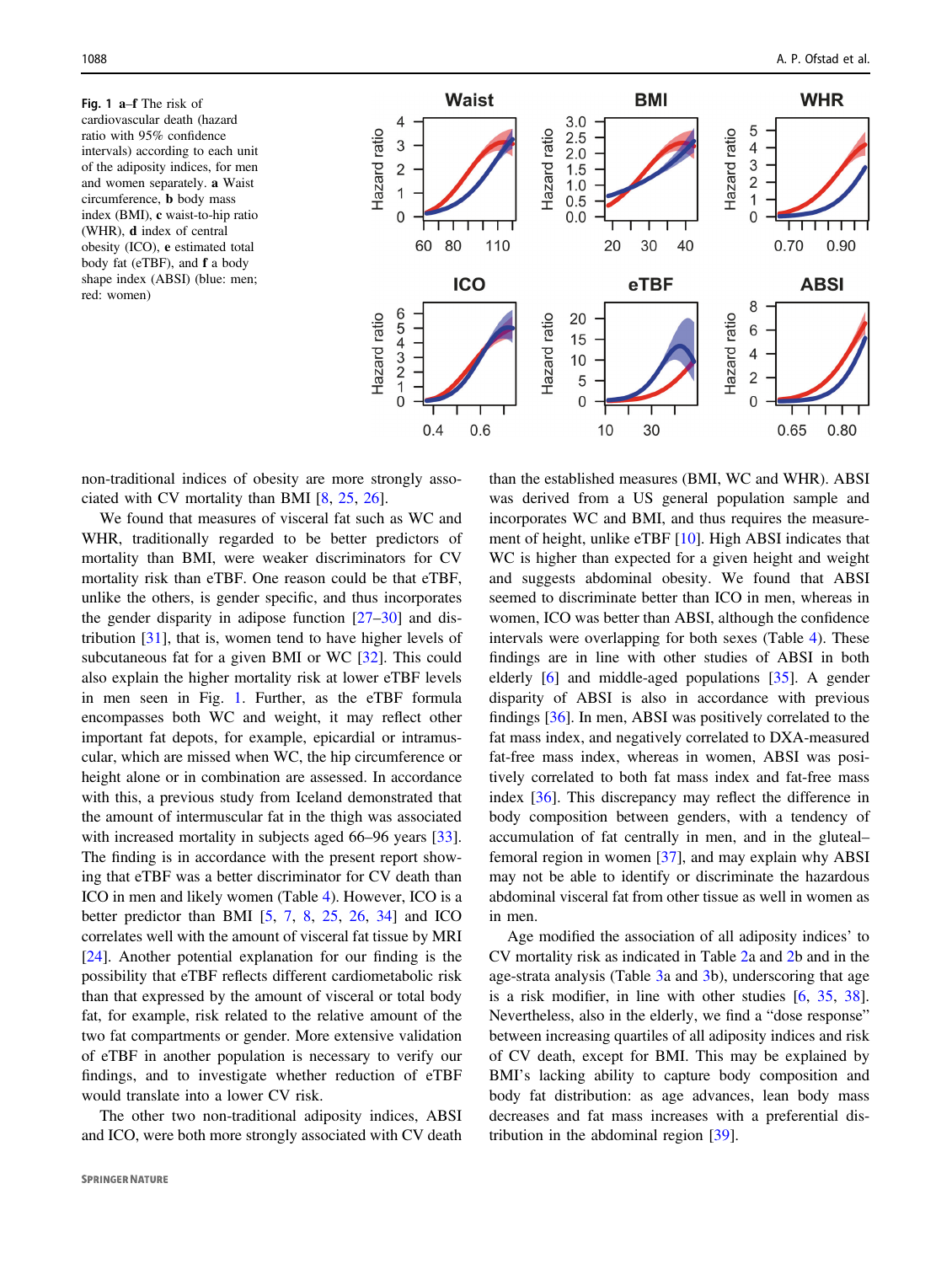<span id="page-7-0"></span>Comparison of the associations between non-traditional and traditional indices of adiposity and...

|                          | Women $(n=31,936)$         |                            |                            |                            |
|--------------------------|----------------------------|----------------------------|----------------------------|----------------------------|
| Age                      | 19–59 years $(n = 23,120)$ | 19–59 years $(n = 23,120)$ | 60–79 years ( $n = 8816$ ) | 60–79 years ( $n = 8816$ ) |
| Waist circumference (cm) | Unadjusted HR (95% CI)     | Age-adjusted HR (95% CI)   | Unadjusted HR (95% CI)     | Age-adjusted HR (95% CI)   |
| 1st quartile             | 1                          | 1                          | $\mathbf{1}$               | 1                          |
| 2nd quartile             | $1.77(1.14 - 2.76)$        | $1.24(0.80-1.94)$          | $0.91(0.76 - 1.11)$        | $0.86(0.71-1.04)$          |
| 3rd quartile             | $1.70(1.07-2.69)$          | $0.99(0.62 - 1.57)$        | $1.13(0.95-1.35)$          | $0.95(0.80 - 1.13)$        |
| 4th quartile             | $3.58(2.35 - 5.46)$        | $1.75(1.14 - 2.69)$        | $1.46(1.24 - 1.73)$        | $1.18(1.00-1.40)$          |
| <b>WHR</b>               |                            |                            |                            |                            |
| 1st quartile             | $\mathbf{1}$               | $\mathbf{1}$               | $\mathbf{1}$               | $\mathbf{1}$               |
| 2nd quartile             | $1.62(1.01-2.60)$          | $1.36(0.85-2.19)$          | $1.33(1.11-1.58)$          | $1.07(0.90-1.28)$          |
| 3rd quartile             | $2.05(1.29-3.26)$          | $1.42(0.89 - 2.25)$        | $1.37(1.16-2.22)$          | $1.05(0.89-1.25)$          |
| 4th quartile             | $4.05(2.64 - 6.22)$        | $2.36(1.53 - 3.62)$        | $1.89(1.61 - 2.22)$        | $1.40(1.19-1.64)$          |
| BMI $(kg/m2)$            |                            |                            |                            |                            |
| 1st quartile             | $\mathbf{1}$               | $\mathbf{1}$               | $\mathbf{1}$               | $\mathbf{1}$               |
| 2nd quartile             | $1.59(1.04 - 2.46)$        | $1.15(0.74 - 1.77)$        | $0.82$ (0.70-0.96)         | $0.84(0.71-0.98)$          |
| 3rd quartile             | $1.66$ $(1.07-2.58)$       | $0.96(0.62 - 1.50)$        | $0.88(0.76-1.02)$          | $0.86(0.74-0.99)$          |
| 4th quartile             | 2.89 (1.92-4.35)           | $1.49(0.98 - 2.25)$        | $1.07(0.93 - 1.22)$        | $1.02(0.89 - 1.18)$        |
| <b>ICO</b>               |                            |                            |                            |                            |
| 1st quartile             | 1                          | $\mathbf{1}$               | 1                          | 1                          |
| 2nd quartile             | $1.94(1.23 - 3.08)$        | $1.28(0.80-2.02)$          | $1.00(0.80-1.25)$          | $0.91(0.73 - 1.13)$        |
| 3rd quartile             | $2.57(1.63-4.05)$          | $1.38(0.87 - 2.19)$        | $1.23(1.01-1.51)$          | $0.95(0.78-1.13)$          |
| 4th quartile             | $4.46(2.88 - 6.89)$        | $1.99(1.28 - 3.10)$        | $1.67(1.37-2.03)$          | $1.18(0.97-1.43)$          |
| eTBF $(\%)$              |                            |                            |                            |                            |
| 1st quartile             | $\mathbf{1}$               | $\mathbf{1}$               | $\mathbf{1}$               | $\mathbf{1}$               |
| 2nd quartile             | $2.00(1.23 - 3.23)$        | $1.38(0.85 - 2.24)$        | $1.27(1.00-1.61)$          | $1.07(0.84 - 1.36)$        |
| 3rd quartile             | $2.90(1.82 - 4.63)$        | $1.63(1.02 - 2.62)$        | $1.41(1.13-1.77)$          | $1.02(0.81-1.28)$          |
| 4th quartile             | 5.88 (3.75-9.21)           | $2.67(1.69-4.20)$          | $2.21(1.78-2.75)$          | $1.37(1.10-1.70)$          |
| <b>ABSI</b>              |                            |                            |                            |                            |
| 1st quartile             | 1                          | $\mathbf{1}$               | $\mathbf{1}$               | $\mathbf{1}$               |
| 2nd quartile             | $1.31(0.82 - 2.11)$        | $1.06(0.66 - 1.70)$        | $1.01(0.84 - 1.22)$        | $0.88(0.73-1.06)$          |
| 3rd quartile             | $2.39(1.55-3.69)$          | $1.62$ $(1.05-2.50)$       | $1.27(1.07-1.51)$          | $0.97(0.82 - 1.15)$        |
| 4th quartile             | $3.72(2.44 - 5.66)$        | $2.16(1.41-3.30)$          | $2.00(1.71-2.35)$          | $1.33(1.13 - 1.57)$        |

| Table 3a Unadjusted and age-adjusted associations between quartiles of the adiposity indices and CV death stratified by age in women |  |  |  |  |  |  |
|--------------------------------------------------------------------------------------------------------------------------------------|--|--|--|--|--|--|
|                                                                                                                                      |  |  |  |  |  |  |

CV cardiovascular, HR hazard ratio, CI confidence interval, WHR waist-to-hip ratio, BMI body mass index, ICO index of central obesity, eTBF estimated total body fat, ABSI a body shape index

As shown in Figs. [1](#page-6-0) and [2,](#page-8-0) the relationship between all the adiposity indices and risk of CV death were close to linear up to higher levels of adiposity, in women as well as in men. Interestingly, at higher levels of all adiposity indices, except for BMI in men, the associated risk of CV death seemed to level off. This may potentially be explained by competing risks, "the obesity paradox" [\[40](#page-10-0)], or be an artefact due to lower sample size in the higher ranges of adiposity.

The strengths of this study are the large number of participants, the population-based prospective design, the objectively measured body height, weight, and waist and hip circumference and the completeness of the data set, enhancing the generalisability of our results. Furthermore, the homogeneity of the population is of importance, since ethnicity and racial differences in body composition influence the associations of anthropometric measures with CV outcomes. However, our findings may not be generalised beyond Caucasians, since our dataset does not include African Americans or Asians. The principal limitation of our study, as of other registry-based studies, is the restricted possibility to address all potential confounding factors.

In this population-based study with more than one million person-years of observation, the gender-specific adiposity index eTBF was associated with CV death in men as well as in women, and more so than other non-traditional and traditional adiposity indices. eTBF reflects the amount of total body fat, is easily calculated and may thus be a suitable clinical tool for assessment of obesity-associated CV risk.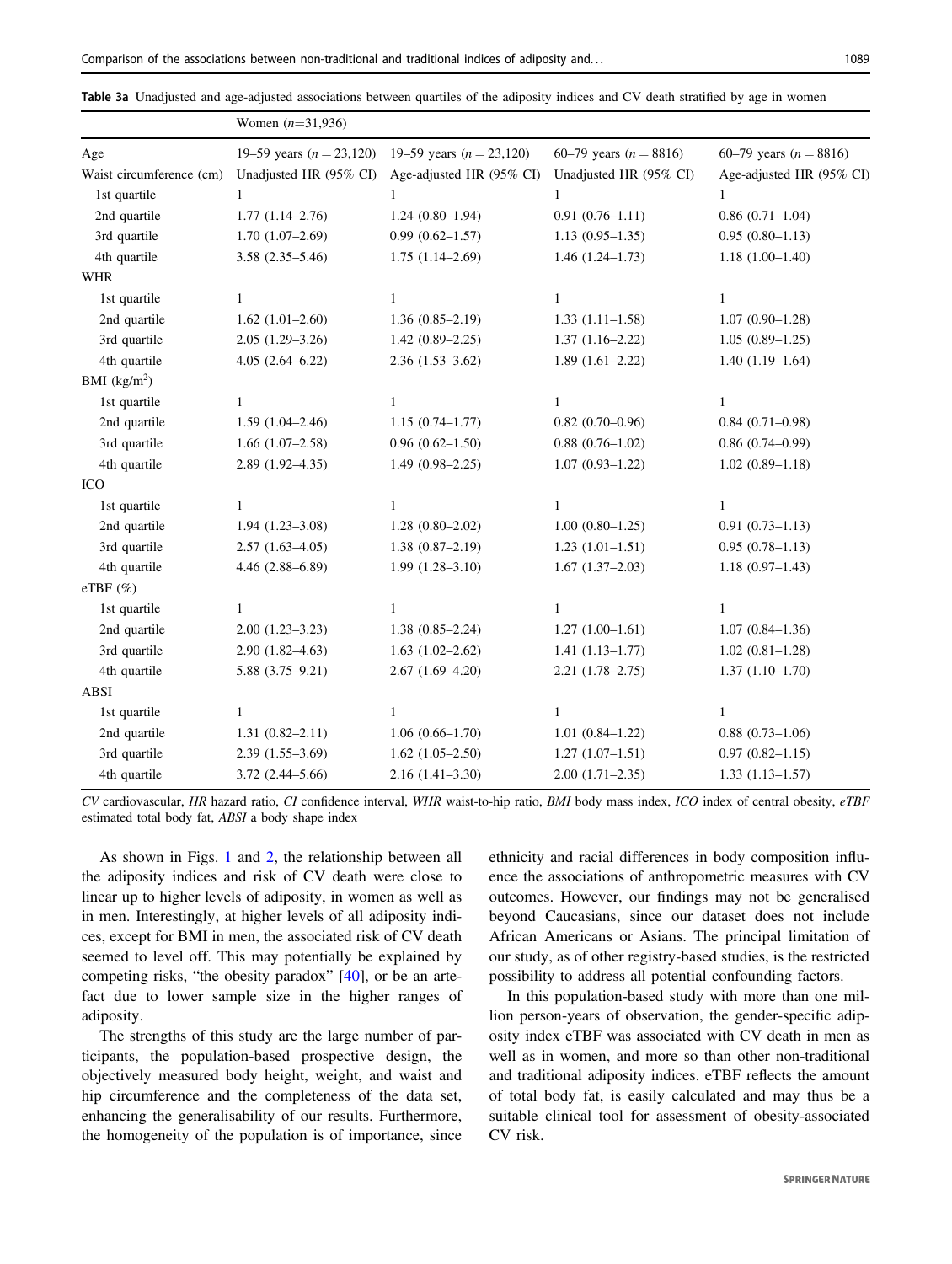<span id="page-8-0"></span>Table 3b Unadjusted and ageadjusted associations between quartiles of the adiposity indices and CV death stratified by age in men

|                             | Men $(n=29,080)$              |                               |                                      |                                        |
|-----------------------------|-------------------------------|-------------------------------|--------------------------------------|----------------------------------------|
| Age                         | $19-59$ years<br>$(n=21,237)$ | $19-59$ years<br>$(n=21,237)$ | $60-79$ years<br>$(n = 7843)$        | $60-79$ years<br>$(n=7843)$            |
| Waist circumference<br>(cm) | Unadjusted HR<br>(95% CI)     | Age-adjusted HR<br>(95% CI)   | Unadjusted HR<br>$(95\% \text{ CI})$ | Age-adjusted HR<br>$(95\% \text{ CI})$ |
| 1st quartile                | $\mathbf{1}$                  | 1                             | $\mathbf{1}$                         | 1                                      |
| 2nd quartile                | $1.72(1.25-2.37)$             | $1.20(0.87-1.64)$             | $1.02(0.88 - 1.19)$                  | $1.03(0.88 - 1.20)$                    |
| 3rd quartile                | $2.01(1.48-2.74)$             | $1.20(0.88 - 1.63)$           | $1.15(1.00-1.32)$                    | $1.06(0.92 - 1.22)$                    |
| 4th quartile                | $4.12(3.09 - 5.50)$           | $2.10(1.57-2.81)$             | $1.41(1.23-1.61)$                    | $1.29(1.13 - 1.48)$                    |
| WHR                         |                               |                               |                                      |                                        |
| 1st quartile                | $\mathbf{1}$                  | $\mathbf{1}$                  | $\mathbf{1}$                         | $\mathbf{1}$                           |
| 2nd quartile                | $1.62$ $(1.17-2.25)$          | $1.10(0.79-1.53)$             | $1.06(0.90-1.25)$                    | $1.01(0.86 - 1.20)$                    |
| 3rd quartile                | $2.76(2.04 - 3.75)$           | $1.54(1.13-2.09)$             | $1.22(1.04 - 1.42)$                  | $1.13(0.96 - 1.32)$                    |
| 4th quartile                | $4.58(3.40 - 6.15)$           | $1.97(1.46 - 2.67)$           | $1.59(1.38-1.84)$                    | $1.37(1.18-1.59)$                      |
| BMI $(kg/m^2)$              |                               |                               |                                      |                                        |
| 1st quartile                | 1                             | 1                             | $\mathbf{1}$                         | $\mathbf{1}$                           |
| 2nd quartile                | $1.42(1.04-1.92)$             | $1.09(0.80 - 1.47)$           | $0.97(0.86 - 1.10)$                  | $0.97(0.86 - 1.10)$                    |
| 3rd quartile                | $1.59(1.18-2.13)$             | $1.07(0.80 - 1.44)$           | $0.87(0.77-0.98)$                    | $0.91(0.80-1.03)$                      |
| 4th quartile                | $2.65(2.02 - 3.49)$           | $1.67(1.27-2.20)$             | $1.06(0.94 - 1.19)$                  | $1.12(0.99-1.26)$                      |
| ICO                         |                               |                               |                                      |                                        |
| 1st quartile                | $\mathbf{1}$                  | $\mathbf{1}$                  | $\mathbf{1}$                         | $\mathbf{1}$                           |
| 2nd quartile                | $2.58(1.85-3.62)$             | $1.64(1.17-2.30)$             | $1.04(0.86 - 1.25)$                  | $1.08(0.89-1.29)$                      |
| 3rd quartile                | $2.83(2.01-3.97)$             | $1.44(1.02 - 2.03)$           | $1.20(1.01-1.42)$                    | $1.09(0.92 - 1.29)$                    |
| 4th quartile                | $6.65(4.84 - 9.12)$           | $2.86(2.08-3.95)$             | $1.57(1.34 - 1.85)$                  | $1.31(1.11-1.54)$                      |
| $e$ TBF $(\%)$              |                               |                               |                                      |                                        |
| 1st quartile                | 1                             | $\mathbf{1}$                  | $\mathbf{1}$                         | $\mathbf{1}$                           |
| 2nd quartile                | $2.34(1.67-3.26)$             | $1.53(1.09-2.14)$             | $1.04(0.85-1.27)$                    | $1.08(0.89-1.32)$                      |
| 3rd quartile                | $3.32(2.40-4.58)$             | $1.71(1.23 - 2.37)$           | $1.20(1.00-1.44)$                    | $1.10(0.92 - 1.32)$                    |
| 4th quartile                | $6.45(4.70-8.86)$             | $2.58(1.87-3.56)$             | $1.83(1.54 - 2.17)$                  | $1.42(1.20-1.68)$                      |
| ABSI                        |                               |                               |                                      |                                        |
| 1st quartile                | $\mathbf{1}$                  | $\mathbf{1}$                  | $\mathbf{1}$                         | $\mathbf{1}$                           |
| 2nd quartile                | $1.25(0.94 - 1.66)$           | $0.94(0.71-1.26)$             | $1.07(0.88 - 1.31)$                  | $0.95(0.78-1.16)$                      |
| 3rd quartile                | $1.78$ $(1.35-2.34)$          | $1.10(0.83 - 1.45)$           | $1.34(1.12 - 1.61)$                  | $1.08(0.90 - 1.30)$                    |
| 4th quartile                | $3.15(2.41 - 4.12)$           | $1.62(1.23 - 2.12)$           | $2.00(1.68 - 2.37)$                  | $1.32(1.11-1.58)$                      |
|                             |                               |                               |                                      |                                        |

CV cardiovascular, HR hazard ratio, CI confidence interval, WHR waist-to-hip ratio, BMI body mass index, ICO gindex of central obesity, eTBF estimated total body fat, ABSI a body shape index

Table 4 C-statistics for unadjusted models of the traditional and nontraditional adiposity indices in prediction of CV death

|                     | $C$ -statistics (95% confidence interval) |                        |  |  |  |
|---------------------|-------------------------------------------|------------------------|--|--|--|
|                     | Women                                     | Men                    |  |  |  |
| $e$ TBF             | $0.725(0.713 - 0.737)$                    | $0.711(0.701 - 0.721)$ |  |  |  |
| <b>ICO</b>          | $0.704(0.692 - 0.716)$                    | $0.682(0.672 - 0.692)$ |  |  |  |
| <b>ABSI</b>         | $0.690(0.678 - 0.702)$                    | $0.700(0.690 - 0.710)$ |  |  |  |
| Waist circumference | $0.663$ $(0.651 - 0.675)$                 | $0.626(0.616 - 0.636)$ |  |  |  |
| <b>WHR</b>          | $0.659(0.647 - 0.671)$                    | $0.664(0.654 - 0.674)$ |  |  |  |
| <b>BMI</b>          | $0.622(0.610-0.634)$                      | $0.551(0.541 - 0.562)$ |  |  |  |

WHR waist-to-hip ratio, BMI body mass index, ICO index of central obesity, eTBF estimated total body fat, ABSI a body shape index



Fig. 2 The risk of cardiovascular death (hazard ratio) according to standardised adiposity indices (standardised by sex-specific z-scores of each adiposity index). WHR: waist-to-hip ratio, BMI: body mass index, ICO: index of central obesity, eTBF: estimated total body fat, ABSI: a body shape index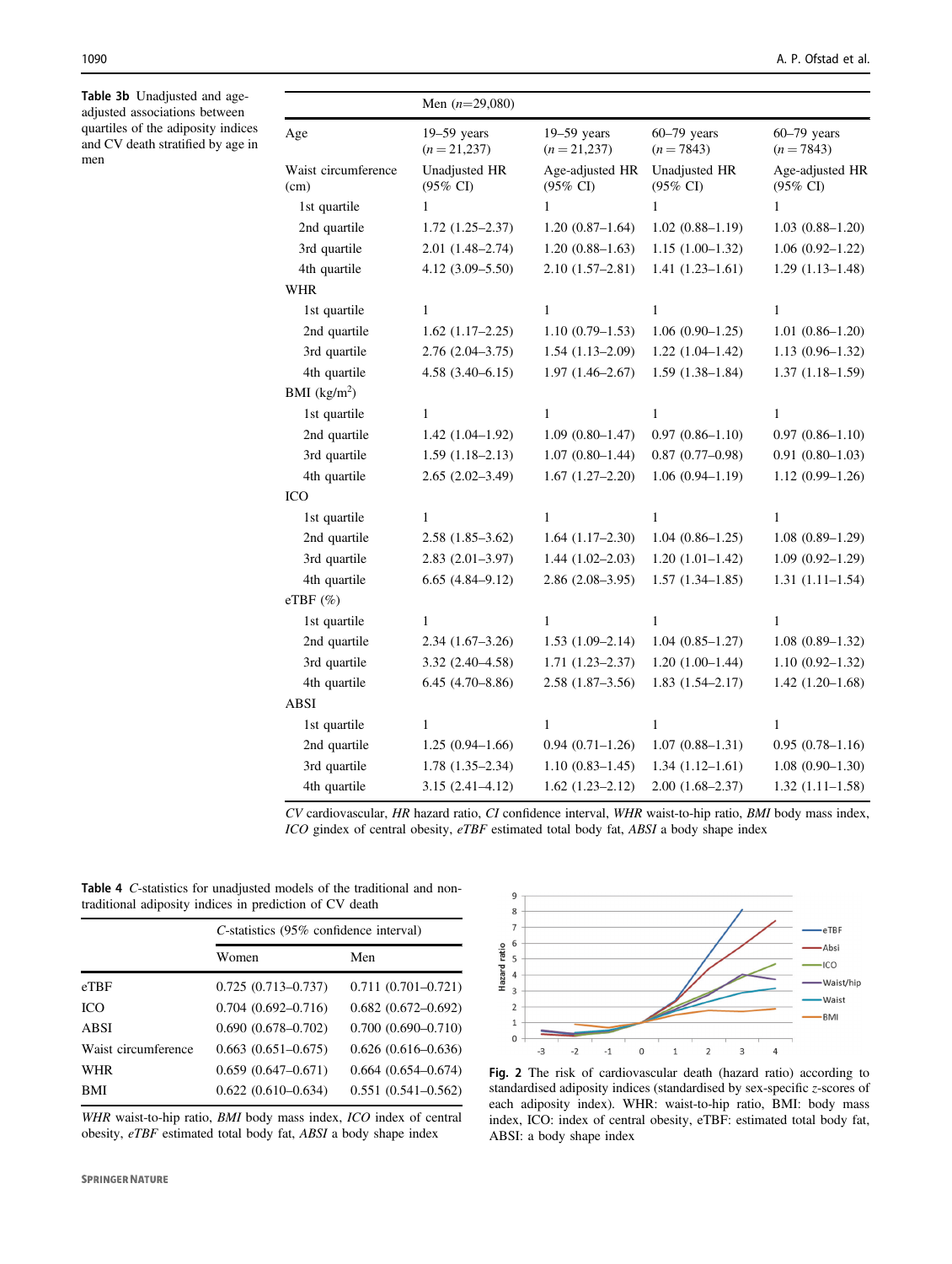<span id="page-9-0"></span>Acknowledgements Nord-Trøndelag Health Study (the HUNT Study) is a collaboration between HUNT Research Centre (Faculty of Medicine and Health Sciences, Norwegian University of Science and Technology (NTNU)), Nord-Trøndelag County Council, Central Norway Regional Health Authority and the Norwegian Institute of Public Health. We are indebted to the participants of the HUNT Study and the management of the study for using these data.

Funding Boehringer Ingelheim Norway KS paid for the data access.

Author contributions OEJ, KIB, HLG and APO designed the study. APO, CS and JMG performed the statistical analyses and had full access to the database. All authors contributed in the discussion of the output and results. APO drafted the manuscript. All authors gave input and participated in developing the final version of the manuscript.

## Compliance with ethical standards

Conflict of interest APO and OEJ are employed by Boehringer Ingelheim. KIB has received grants to his institution for lectures and consulting from Novo Nordisk, Sanofi, Lilly, Boehringer Ingelheim, AstraZeneca and MSD. HLG has received grants for lectures or consulted for Novo Nordisk, Sanofi, Boehringer Ingelheim, AstraZeneca and MSD. MRB has received grants to her institution for lectures and consulting from Sanofi and AstraZeneca. The other authors declare that they have no conflict of interest.

Publisher's note: Springer Nature remains neutral with regard to jurisdictional claims in published maps and institutional affiliations.

Open Access This article is licensed under a Creative Commons Attribution 4.0 International License, which permits use, sharing, adaptation, distribution and reproduction in any medium or format, as long as you give appropriate credit to the original author(s) and the source, provide a link to the Creative Commons license, and indicate if changes were made. The images or other third party material in this article are included in the article's Creative Commons license, unless indicated otherwise in a credit line to the material. If material is not included in the article's Creative Commons license and your intended use is not permitted by statutory regulation or exceeds the permitted use, you will need to obtain permission directly from the copyright holder. To view a copy of this license, visit [http://creativecommons.](http://creativecommons.org/licenses/by/4.0/) [org/licenses/by/4.0/.](http://creativecommons.org/licenses/by/4.0/)

## References

- 1. Afshin A, Forouzanfar MH, Reitsma MB, Sur P, Estep K, Lee A, et al. Health effects of overweight and obesity in 195 countries over 25 years. N Engl J Med. 2017;377:13–27.
- 2. Piepoli MF, Hoes AW, Agewall S, Albus C, Brotons C, Catapano AL, et al. 2016 European Guidelines on cardiovascular disease prevention in clinical practice: The Sixth Joint Task Force of the European Society of Cardiology and Other Societies on Cardiovascular Disease Prevention in Clinical Practice (constituted by representatives of 10 societies and by invited experts). Developed with the special contribution of the European Association for Cardiovascular Prevention & Rehabilitation (EACPR). Eur Heart J. 2016;37:2315–81.
- 3. WHO. Physical status: the use and interpretation of anthropometry. Report of a WHO Expert Committee. World Health Organisation Technical Report Series. Geneva: World Health Organization; 1995. p. 1–452.
- 4. Despres JP, Lemieux I, Bergeron J, Pibarot P, Mathieu P, Larose E, et al. Abdominal obesity and the metabolic syndrome: contribution to global cardiometabolic risk. Arterioscler Thromb Vasc Biol. 2008;28:1039–49.
- 5. Petursson H, Sigurdsson JA, Bengtsson C, Nilsen TI, Getz L. Body configuration as a predictor of mortality: comparison of five anthropometric measures in a 12 year follow-up of the Norwegian HUNT 2 study. PLoS ONE. 2011;6:e26621.
- 6. Dhana K, Kavousi M, Ikram MA, Tiemeier HW, Hofman A, Franco OH. Body shape index in comparison with other anthropometric measures in prediction of total and cause-specific mortality. J Epidemiol Community Health. 2016;70:90–6.
- 7. Schneider HJ, Friedrich N, Klotsche J, Pieper L, Nauck M, John U, et al. The predictive value of different measures of obesity for incident cardiovascular events and mortality. J Clin Endocrinol Metab. 2010;95:1777–85.
- 8. Carlsson AC, Riserus U, Engstrom G, Arnlov J, Melander O, Leander K, et al. Novel and established anthropometric measures and the prediction of incident cardiovascular disease: a cohort study. Int J Obes (Lond). 2013;37:1579–85.
- 9. Parikh RM, Joshi SR, Menon PS, Shah NS. Index of central obesity—a novel parameter. Med Hypotheses. 2007;68:1272–5.
- 10. Krakauer NY, Krakauer JC. A new body shape index predicts mortality hazard independently of body mass index. PLoS ONE. 2012;7:e39504.
- 11. Wilmore JH, Behnke AR. An anthropometric estimation of body density and lean body weight in young men. J Appl Physiol. 1969;27:25–31.
- 12. Wilmore JH, Behnke AR. An anthropometric estimation of body density and lean body weight in young women. Am J Clin Nutr. 1970;23:267–74.
- 13. Krokstad S, Langhammer A, Hveem K, Holmen TL, Midthjell K, Stene TR, et al. Cohort profile: The HUNT study, Norway. Int J Epidemiol. 2013;42:968–77.
- 14. Holmen J, Midthjell K, Krüger Ø, Langhammer A, Holmen TL, Bratberg GH, et al. The Nord-Trøndelag Health Study 1995–97 (HUNT 2): objectives, contents, methods and participation. Norsk Epidemiolo. 2003;13:19–32.
- 15. Pencina MJ, D'Agostino RB Sr., D'Agostino RB Jr., Vasan RS. Evaluating the added predictive ability of a new marker: from area under the ROC curve to reclassification and beyond. Stat Med. 2008;27:157–72. discussion 207–12.
- 16. Pencina MJ, D'Agostino RB. Overall C as a measure of discrimination in survival analysis: model specific population value and confidence interval estimation. Stat Med. 2004;23:2109–23.
- 17. Kitahara CM, Flint AJ, Berrington de Gonzalez A, Bernstein L, Brotzman M, MacInnis RJ, et al. Association between class III obesity (BMI of 40-59 kg/m2) and mortality: a pooled analysis of 20 prospective studies. PLoS Med. 2014;11:e1001673.
- 18. D'Souza MJ, Wentzien DE, Bautista RC, Gross CC. Investigation of obesity-related mortality rates in Delaware. Am. J. Health Sci. 2017;8:19–32.
- 19. Dhana K, Nano J, Ligthart S, Peeters A, Hofman A, Nusselder W, et al. Obesity and life expectancy with and without diabetes in adults aged 55 years and older in the netherlands: a prospective cohort study. PLoS Med. 2016;13:e1002086.
- 20. Olshansky SJ, Passaro DJ, Hershow RC, Layden J, Carnes BA, Brody J, et al. A potential decline in life expectancy in the United States in the 21st century. N Engl J Med. 2005;352:1138–45.
- 21. Ashwell M, Gunn P, Gibson S. Waist-to-height ratio is a better screening tool than waist circumference and BMI for adult cardiometabolic risk factors: systematic review and meta-analysis. Obesity Rev. 2012;13:275–86.
- 22. Pischon T, Boeing H, Hoffmann K, Bergmann M, Schulze MB, Overvad K, et al. General and abdominal adiposity and risk of death in Europe. N Engl J Med. 2008;359:2105–20.